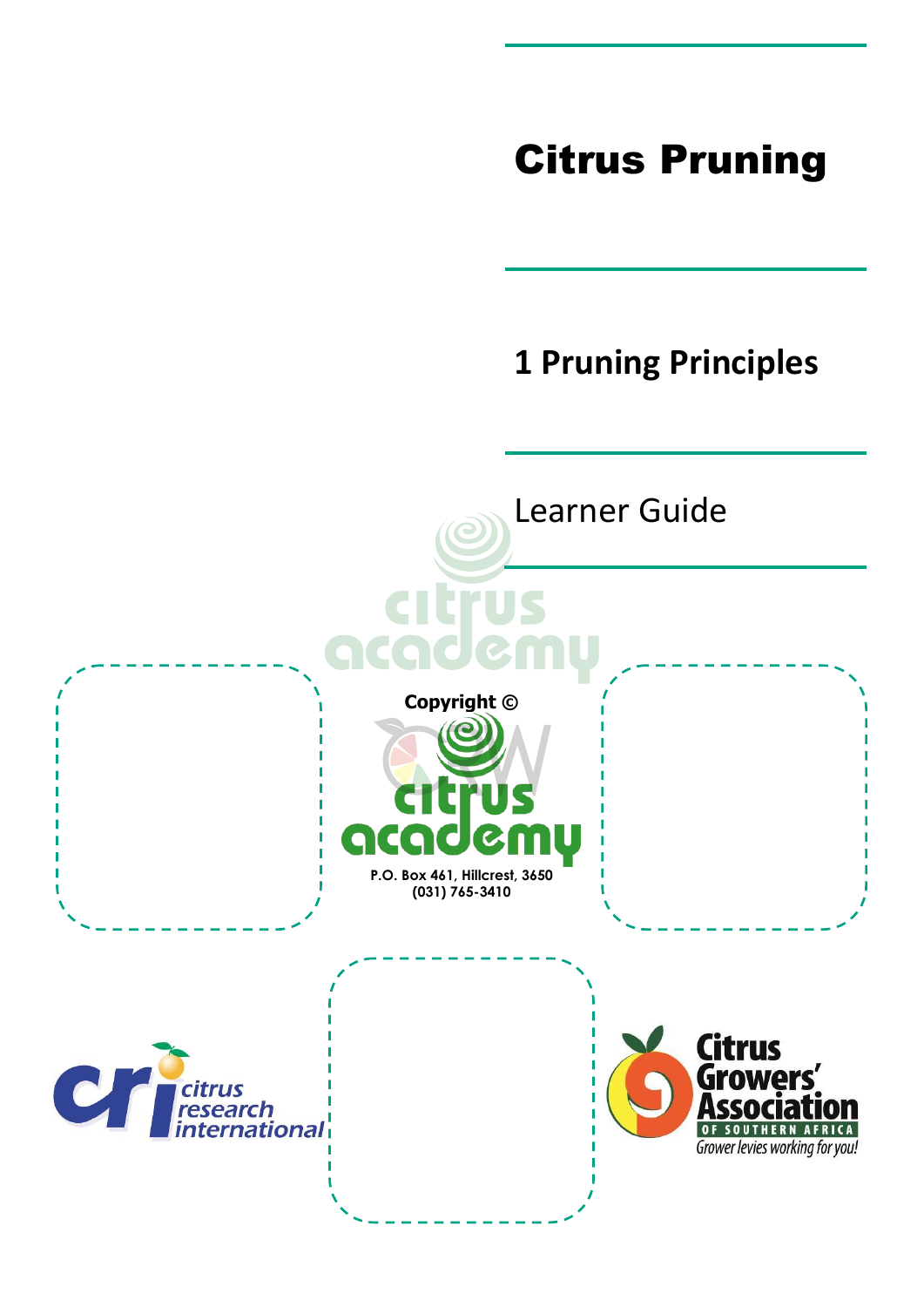**© Citrus Academy NPC** 1 st edition 2017

The content of this module is based on audio-visual material produced by the Citrus Academy.

**Scripted by:** Jacomien de Klerk

#### **Visual material production:** Media World

#### **Additional information sources:**

Citrus Academy Production Learning Material CRI Citrus Production Guidelines

#### **Project coordinator:**

Citrus Academy (Jacomien de Klerk)



#### **Disclaimer**

By accepting this document and reading its contents you agree to be bound by the terms of this disclaimer.

The use of the contents of this document and the accompanying visual material is at your own risk. Neither the Citrus Academy nor Citrus Research International nor the Citrus Growers' Association warrant that the content of this document or the visual material is suitable for your intended use or that it is free of inaccuracies or omissions. The opinions and advice expressed in this document and the visual material are not necessarily those of the Citrus Academy, Citrus Research International or the Citrus Growers' Association. The Citrus Academy, Citrus Research International and the Citrus Growers' Association, their directors, officers, employees, agents and contractors shall not be liable for any loss or damage of any nature suffered by any person as a direct or indirect result of the use of, or inability to use, any advice, opinion or information contained in this document or the visual material, or any misrepresentation, misstatement or omission, whether negligent or otherwise, contained in this document and the visual material.

You indemnify the Citrus Academy, Citrus Research International and the Citrus Growers' Association against any claim by any third party against the Citrus Academy, Citrus Research International and the Citrus Growers' Association, their directors, officers, employees, agents or contractors arising from, or in connection with, the use of, or reliance on, the contents of this document and the visual material. It is your responsibility to determine suitability of the contents of this document and the accompanying visual material for your intended use.



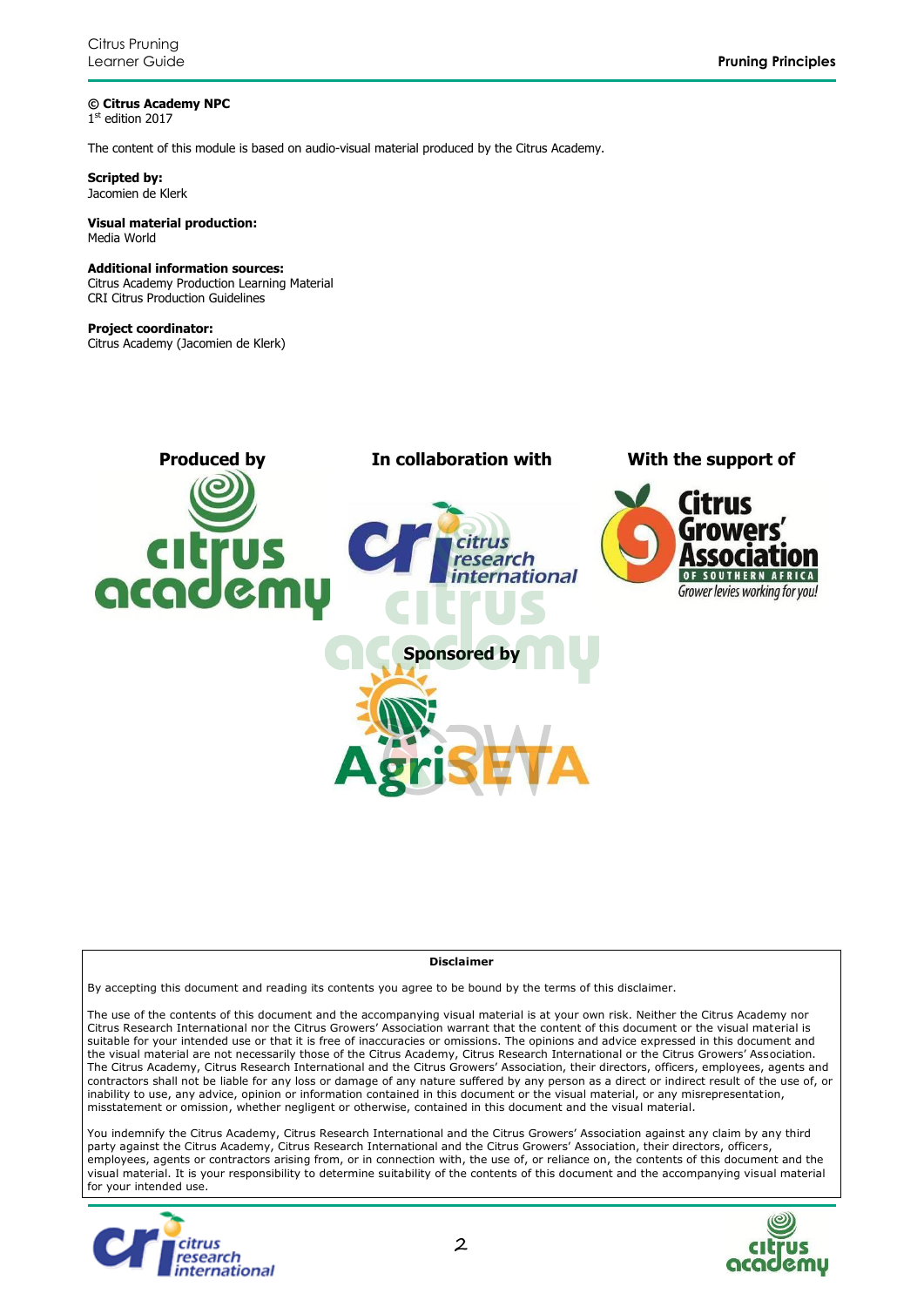# Contents

| <b>Introduction</b>                                                                                                                                                                                                                                                                                                                                               | 4                                                                                                                                        |
|-------------------------------------------------------------------------------------------------------------------------------------------------------------------------------------------------------------------------------------------------------------------------------------------------------------------------------------------------------------------|------------------------------------------------------------------------------------------------------------------------------------------|
| <b>Pruning Factors</b><br><b>Citrus Tree Growth</b>                                                                                                                                                                                                                                                                                                               | 4<br>4                                                                                                                                   |
| <b>Plant Metabolism and the Vascular System</b>                                                                                                                                                                                                                                                                                                                   | 4                                                                                                                                        |
| <b>Tree Development</b>                                                                                                                                                                                                                                                                                                                                           | 5                                                                                                                                        |
| <b>Structural Development</b><br>Types, Cultivars and Rootstocks<br><b>Vegetative Growth</b><br><b>Fruit Bearing</b><br><b>Fruit Sets</b><br><b>Alternate Bearing</b><br><b>Climatic Conditions</b><br>Temperature<br>Frost<br>Wind<br><b>Tree Spacing</b><br><b>Production Practices</b><br>Application of Agrochemicals<br>Citrus Disease Management<br>Picking | 5<br>6<br>6<br>6<br>6<br>6<br>6<br>$\overline{z}$<br>7<br>$\overline{7}$<br>$\overline{7}$<br>$\overline{7}$<br>$\overline{7}$<br>8<br>8 |
| <b>Pruning Outcomes</b><br><b>Improving Light Interception</b><br>Maintaining Tree Shape and Size<br>Row and Orchard Shape<br><b>Removing Unwanted Growth</b><br><b>Shaping Young Trees</b><br>Preventing Radical Pruning                                                                                                                                         | 8<br>8<br>9<br>9<br>10<br>10<br>10                                                                                                       |
| <b>Timing of Pruning</b>                                                                                                                                                                                                                                                                                                                                          | 11                                                                                                                                       |
| <b>Pruning Methods</b><br><b>Manual Pruning</b><br><b>Mechanical Pruning</b>                                                                                                                                                                                                                                                                                      | 11<br>11<br>11                                                                                                                           |
| <b>Post-Pruning Care</b>                                                                                                                                                                                                                                                                                                                                          | 12                                                                                                                                       |
| <b>Conclusion</b>                                                                                                                                                                                                                                                                                                                                                 | 12                                                                                                                                       |



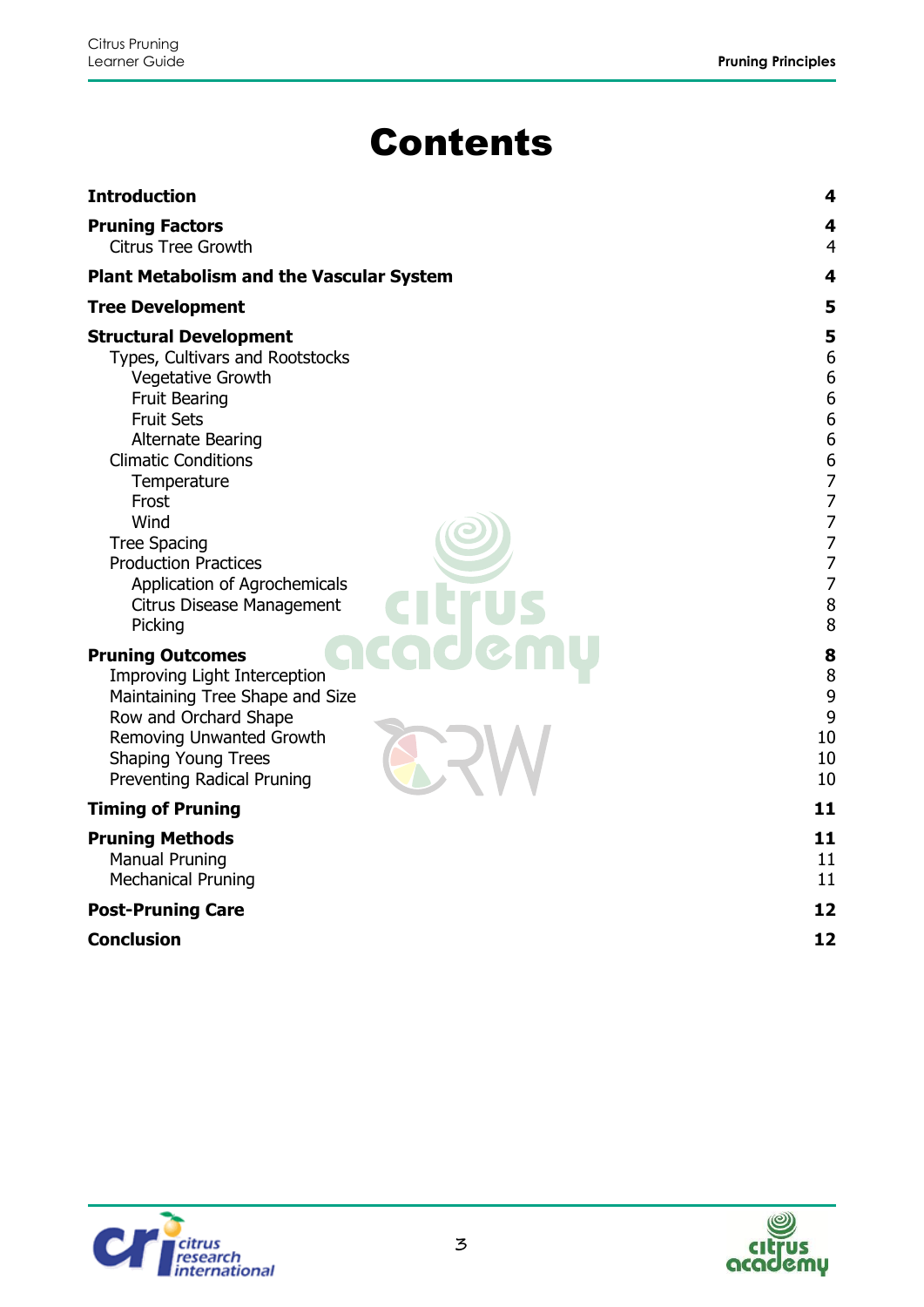### <span id="page-3-0"></span>**Introduction**

Pruning is an essential production practice on citrus farms. If the right practices for the citrus types and conditions on the farm are applied at the right time of the year, the farmer will reap benefits in terms of production volumes of the desired fruit size, higher export packouts, more efficient pest and disease control, improved fruit colour and quality, better rind integrity, lower picking costs and greater efficiency in production practices.

Around South Africa citrus pruning strategies vary greatly. Some growers do annual maintenance pruning, while others only prune trees every three or four years. Some prune straight after picking, while others wait and prune closer to the end of winter. Some employ mechanical pruning, while others go nowhere near it and use only manual pruning, and some use a combination of the two.

No matter the pruning strategy, the same factors, expected outcomes and limitations are in play across the board.

### <span id="page-3-1"></span>**Pruning Factors**

What factors do we need to take into account when considering how best to achieve the outcomes that we want from pruning?

## <span id="page-3-2"></span>**Citrus Tree Growth**

Firstly, we need to understand how citrus trees grow and develop. Here we look at growth factors that have direct bearing on pruning, but we recommend that you watch the audio-visual module on Plant Structures and Functions where you will find more information on this subject.

### <span id="page-3-3"></span>**Plant Metabolism and the Vascular System**

The plant's vascular system consists mainly of xylem and phloem. Xylem transports water and nutrients from roots to leaves, where they are metabolised into food for the plant, in the form of carbohydrates. Phloem transports the food that has been metabolised by the leaves to other plant parts for storage. Roots, stems, trunks and leaves all contain vascular tissue that is connected and forms the vascular system of the plant.

How is food metabolised by leaves? Photosynthesis is the process by which green plants use sunlight to turn water and carbon dioxide into carbohydrates. These carbohydrates are stored in the plant until they are needed for vegetative growth, flowering and fruit growth. Respiration is the process by which stored carbohydrates are turned into energy in plant cells. During photosynthesis, half the water molecules absorbed by the plant are released back into the atmosphere through the leaves. This process is called transpiration.

In order for a plant to grow well and develop fruit of good quality and size, it is essential that its vascular system and metabolic processes are robust and efficient for photosynthesis to take place. For this, sunlight is critical. A citrus tree is geared to grow so that its leaves can get the maximum sun exposure.



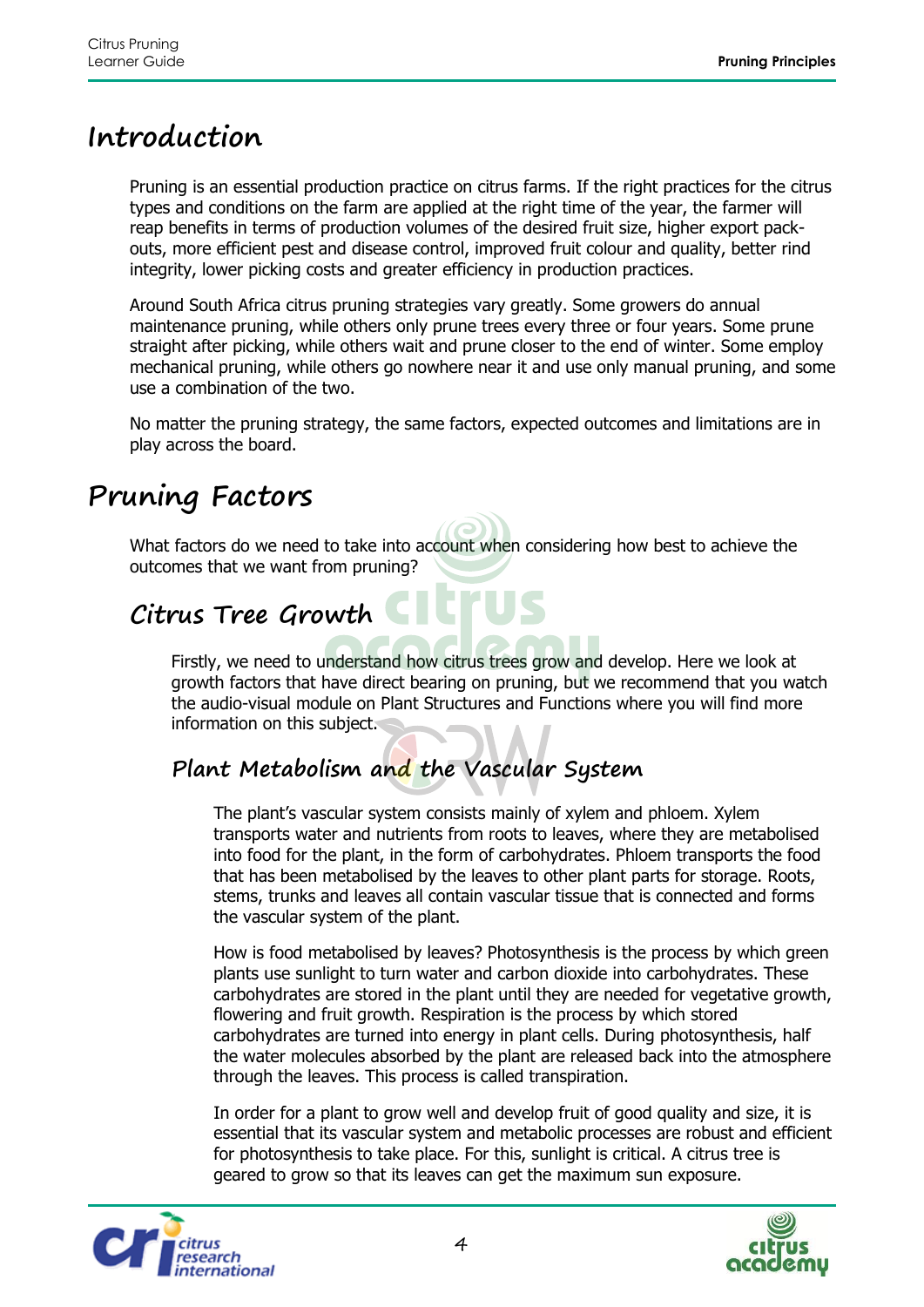By pruning we can open up the canopy of the tree to allow sunlight to penetrate, so that leaves, shoots and good quality fruiting wood develop throughout the canopy. When more healthy leaves are exposed to sunlight, transpiration and photosynthesis increase, producing more carbohydrates, which leads to higher respiration and means the tree and its fruit will be healthier and more robust.

Another relevant factor is the action plants use to transport water through xylem cells to leaves for photosynthesis. Xylem cells are tubes which do not actively transport substances. The plant depends on transpiration to "pull" water through xylem up to the leaves. If photosynthesis is sluggish because of a lack of sunlight, transpiration will also drop. Therefore, if there is little foliage in the shaded parts of the tree – such as a dead zone within the tree canopy – less water and nutrients are pulled to that part of the tree.

#### <span id="page-4-0"></span>**Tree Development**

Citrus trees have two to five growth flushes per year, depending mostly on tree age. During each flush new stems, leaves and axillary buds grow. When buds are induced to flower, flowering shoots – which become fruit-bearing wood – grow from axillary buds of recent growth flushes.

Leaves and flowers develop and grow only where there is enough sunlight. If the tree canopy has been allowed to get so dense that it is shaded inside, all the flowers and fruiting wood will develop on the outside of the canopy, leaving a dead zone inside. At the same time, if trees have been allowed to grow too tall, they will shade the lower parts of tree canopies in neighbouring rows, forcing fruit-bearing wood and leaves to grow higher and higher up.

This complicates production practices and causes stems and shoots to dry out and die inside the shaded tree canopy, which makes deadwood. Deadwood is undesirable for a number of reasons, of which the most important are that it causes wind damage to fruit, and it plays host to latent pathogens.

New shoots can grow directly from older branches inside the canopy, often where pruning cuts were made or where deadwood was broken off. These water shoots often tend to grow very fast to get out of the canopy into the sunlight, and they tend to be thin and weak. Because they grow fast and tall, they are often responsible for increasing the tree height.

Another relevant aspect of foliar development is the response of the tree after pruning. Pruning induces new growth flush, causing new shoots and leaves to grow from places where cuts were made, and where previously shaded parts are now exposed to sufficient sunlight. If cuts were made on the outer shell of the canopy – as tend to happen with mechanical pruning  $-$  it means that the canopy will rapidly become even more over-grown, dense and shaded.

### <span id="page-4-1"></span>**Structural Development**

The natural structure of most citrus types consists of a central trunk from which a number of lateral scaffolding branches grow at different heights. Scaffolding branches develop into strong, thick branches, and they branch out further into smaller secondary branches.



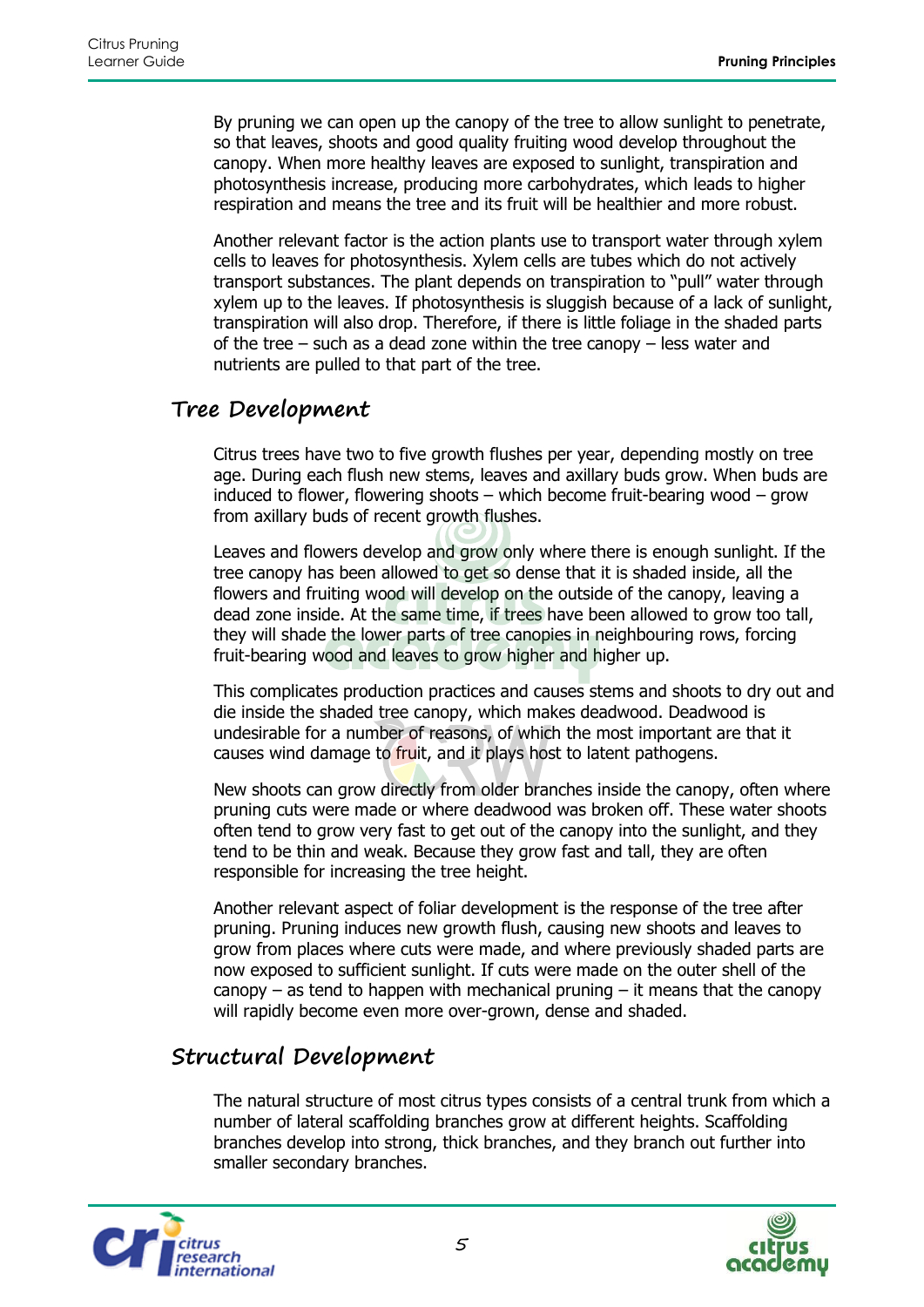It is important to keep branching as simple as possible. The further removed bearing wood is from the central trunk, the more inefficient the transport of water and nutrients to fruit becomes, which has a direct impact on fruit size. Bent or crossed branches are also not desirable.

### <span id="page-5-0"></span>**Types, Cultivars and Rootstocks**

The different growth habits of citrus types, cultivars and rootstocks are important in deciding the pruning strategy. It is essential that a grower must be familiar with the habits and requirements of the types, cultivars and rootstock under his management.

#### <span id="page-5-1"></span>**Vegetative Growth**

With regard to vegetative growth, trees on rootstocks such as rough lemon tend to grow vigorously, which can exacerbate the problem of dense, shaded canopies and excessive tree size, especially in hot climates. Certain citrus types and cultivars, such as mandarins, lemons and Delta Valencias, also tend to grow more vigorously. Some mandarins hybrids, such as Nadorcott, Or and Mor, have the habit of growing long shoots from the central trunk, which grow upwards at a fast rate. These trees can rapidly become very tall and difficult to manage.

### <span id="page-5-2"></span>**Fruit Bearing**

In terms of where and how particular types or cultivars tend to bear fruit: orange and lemon types tend to bear single fruit on stems, while some mandarin cultivars tend to bear fruit in bunches, as can clearly be seen from the differences in how they flower. Grapefruit is sensitive to sunburn and develops a deeper colour in the shade, and we therefore encourage trees to bear fruit on the inside of the tree canopy away from direct sunlight.

#### <span id="page-5-3"></span>**Fruit Sets**

Lemons have multiple fruit sets during a year, which is a unique characteristic. This means that at a given time one is likely to fruit in all stages on a tree, from bud to blossom to small fruit to mature fruit. This can make the timing of pruning challenging.

### <span id="page-5-4"></span>**Alternate Bearing**

Certain citrus types and cultivars are disposed to alternate bearing, which means that the tree will bear a lot of fruit one year and almost none the next season. This can have significant financial repercussions for a grower. Radical pruning, especially on young trees, can also force trees into alternate bearing. Pruning enables the careful management of fruit-bearing wood and can break alternate bearing cycles.

### <span id="page-5-5"></span>**Climatic Conditions**

The prevailing climatic conditions on the farm can have a significant impact on the pruning strategy that is employed.



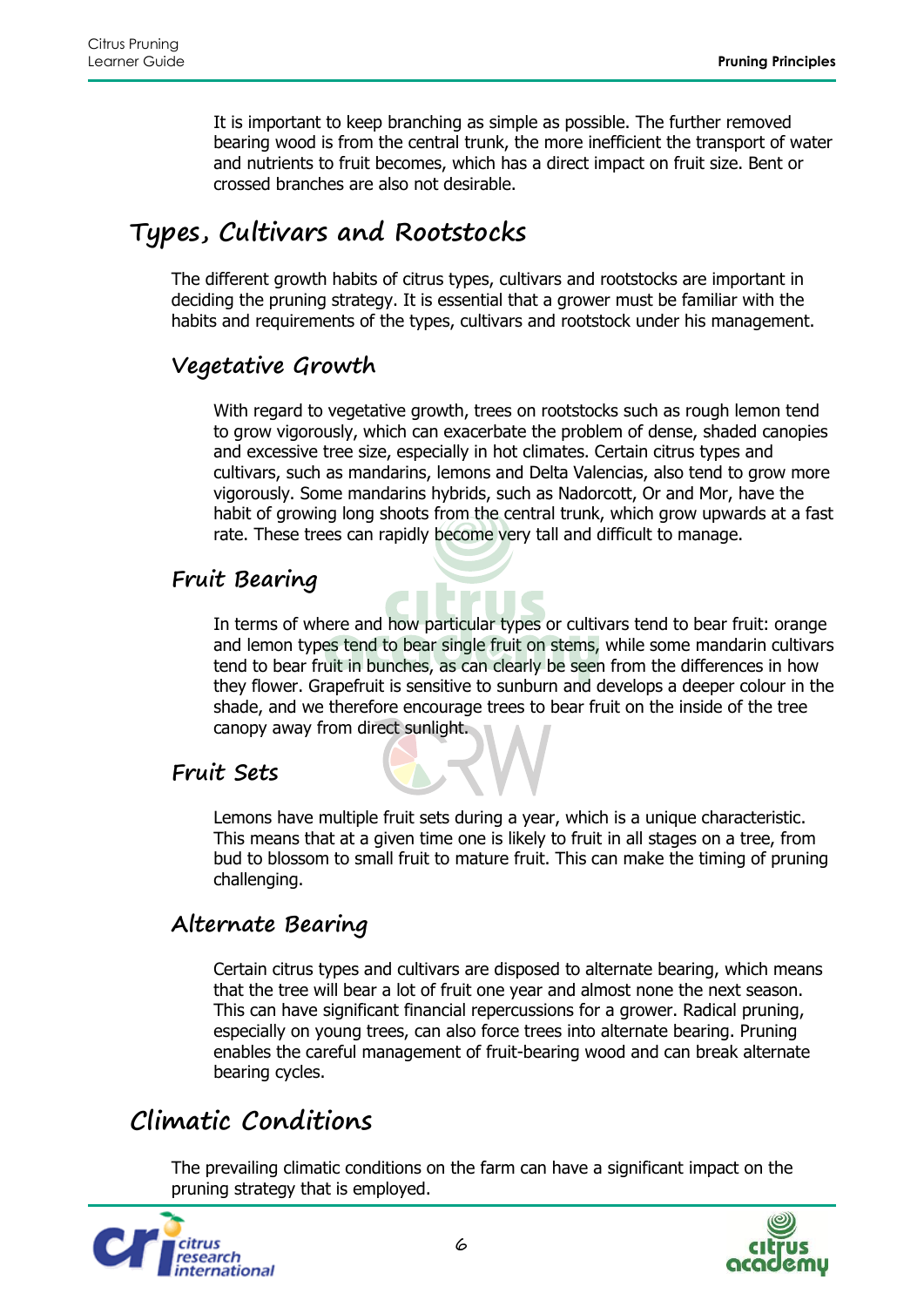#### <span id="page-6-0"></span>**Temperature**

Transpiration, photosynthesis and respiration rates are all affected by temperature. Photosynthesis and transpiration is optimal between 15ºC and 35ºC. At 35ºC the stomata on the leaves close to prevent any further water loss. The respiration rate however keeps increasing as the temperature increases. This is why in hot areas, and in particular where night-time temperatures are high in summer and there are successive hot days, citrus trees tend to grow very vigorously.

#### <span id="page-6-1"></span>**Frost**

At the other extreme, in areas where frost occurs during winter, new growth can die back if trees are pruned too early. Photosynthesis and transpiration slows down completely when temperatures drop below 10ºC, and respiration becomes sluggish, which means that little growth takes place. Even if there is no frost, low temperatures will inhibit regrowth after pruning.

#### <span id="page-6-2"></span>**Wind**

Wind is a major cause of cosmetic damage to citrus fruit. In windy areas it is even more important to remove deadwood from inside the tree canopy to limit damage to fruit, and to prune young trees to have a balanced canopy less likely to be damaged by wind.

### <span id="page-6-3"></span>**Tree Spacing**

Tree spacing decides the space available to each tree canopy. In high-density plantings there is no space for each tree canopy to be flat and open, and trees are often allowed to grow taller. Trees in such orchards also form a hedge row sooner than in orchards with a more conventional tree spacing. In very low density plantings, on the other hand, there is space for the tree canopies to spread out, which requires a different approach to pruning.

JCT

### <span id="page-6-4"></span>**Production Practices**

Increasing the efficiency of production practices while keeping production costs as low as possible is central to the profitability of a citrus production unit. There are a number of essential production practices that are relevant to pruning.

### <span id="page-6-5"></span>**Application of Agrochemicals**

An agrochemical product is only as effective as its application. Applying spray material to trees that are too tall and too dense is ineffective and problematic. Spray material cannot penetrate a tree canopy that is too dense. This means that pests and pathogens inside the canopy can survive and flourish, a situation that is exacerbated if deadwood inside the canopy hosts latent pathogens. As a rule of thumb, if you look through a tree canopy and cannot see the trees in the row behind, the canopy is too dense to be penetrated effectively by spray material.



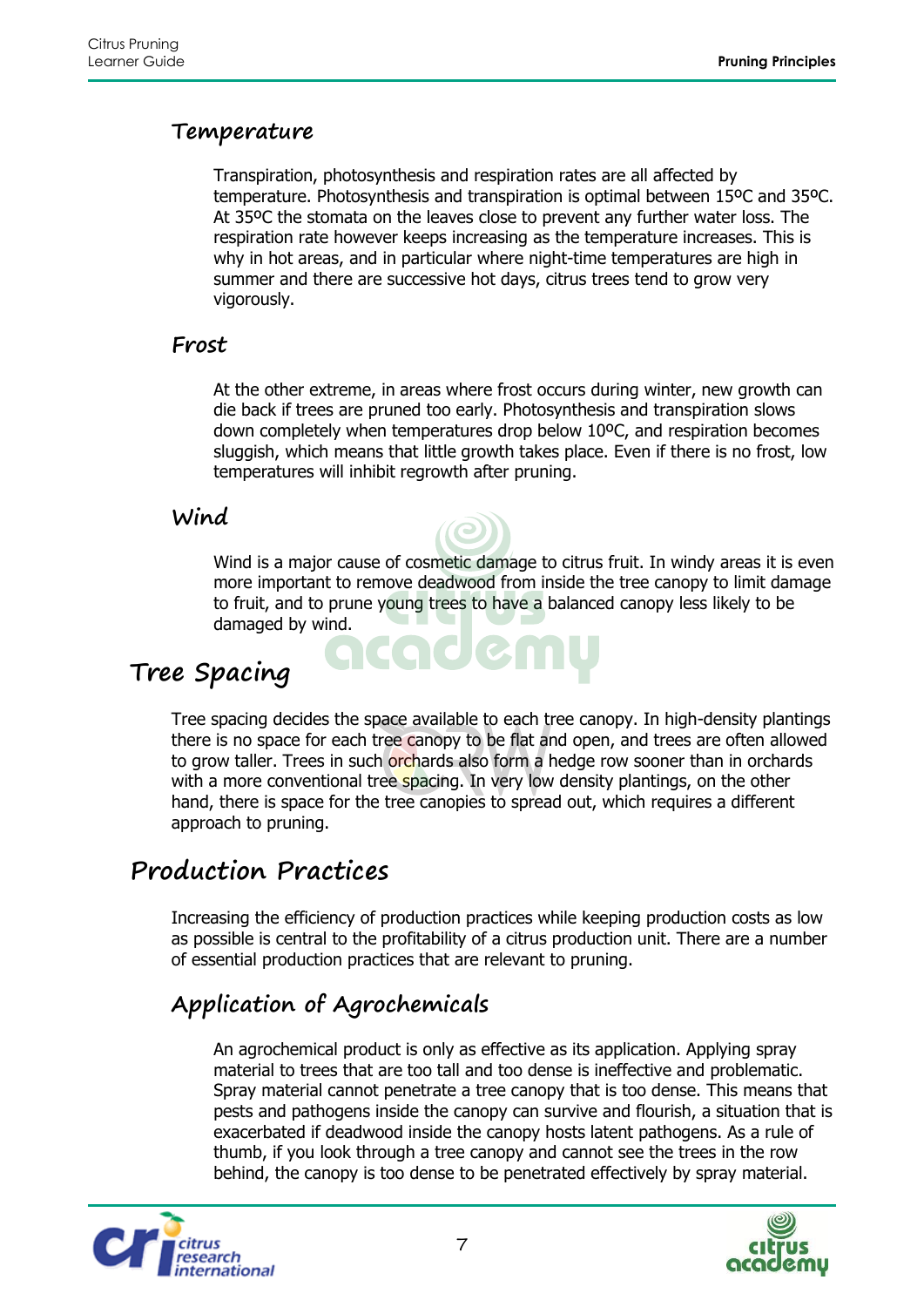Trees that are too tall present a similar problem. Most spray machine towers have a maximum coverage height of around 4m. If trees are taller than this, spray material will not reach the crown of the tree. As an illustration, it has been found that there is a high prevalence of citrus blackspot in the crowns of tall trees, which poses a phytosanitary risk for the grower.

Agrochemical stem applications and spreading of granular fertilisers are made more difficult if workers struggle to access the space under trees. This can also make irrigation maintenance more difficult.

#### <span id="page-7-0"></span>**Citrus Disease Management**

Phytophthora is a soil-borne disease that causes brown rot in citrus fruit. This is a particular danger for low-hanging fruit. If soil gets onto fruit, either by them touching the ground or by rainwater splashing up onto them, the risk of Phytophthora contamination is too high for fruit to be exported.

African citrus greening is a bacterial disease which results in the chronic decline of citrus trees. Once a tree is infected with the bacteria the tree can still be saved if the branches showing disease symptoms are removed. African citrus greening is spread by the vector Citrus psylla, which is attracted to new growth flush. It is important to scout for psylla on regrowth after pruning, and to put control measures in place. Citrus psylla also prefers the shade and is attracted to dense tree canopies.

Alternaria causes decay in oranges and cosmetic lesions on certain soft citrus varieties. The more dense the tree canopy, the more conducive the micro-climate for the development of the disease, and the less efficient the spray application of control products.

### <span id="page-7-1"></span>**Picking**

During the harvest pickers must be able to get into the tree canopies to reach all the ripe fruit on the tree. If trees are too high they need to use ladders, which is time-consuming, more costly, and can be dangerous if the ladders are too long. Ladders can also damage the tree and the fruit. It is much faster and safer if pickers can work from the ground.

### <span id="page-7-2"></span>**Pruning Outcomes**

What is it then that we want to achieve with pruning, taking into account all of the factors discussed above?

### <span id="page-7-3"></span>**Improving Light Interception**

Improved light interception inside the tree canopy is the first important outcome from pruning. Sunlight inside the canopy encourages the development of flowers, leaves and fruit throughout the canopy and increases productivity. There is also less deadwood and fewer water shoots in the canopy.



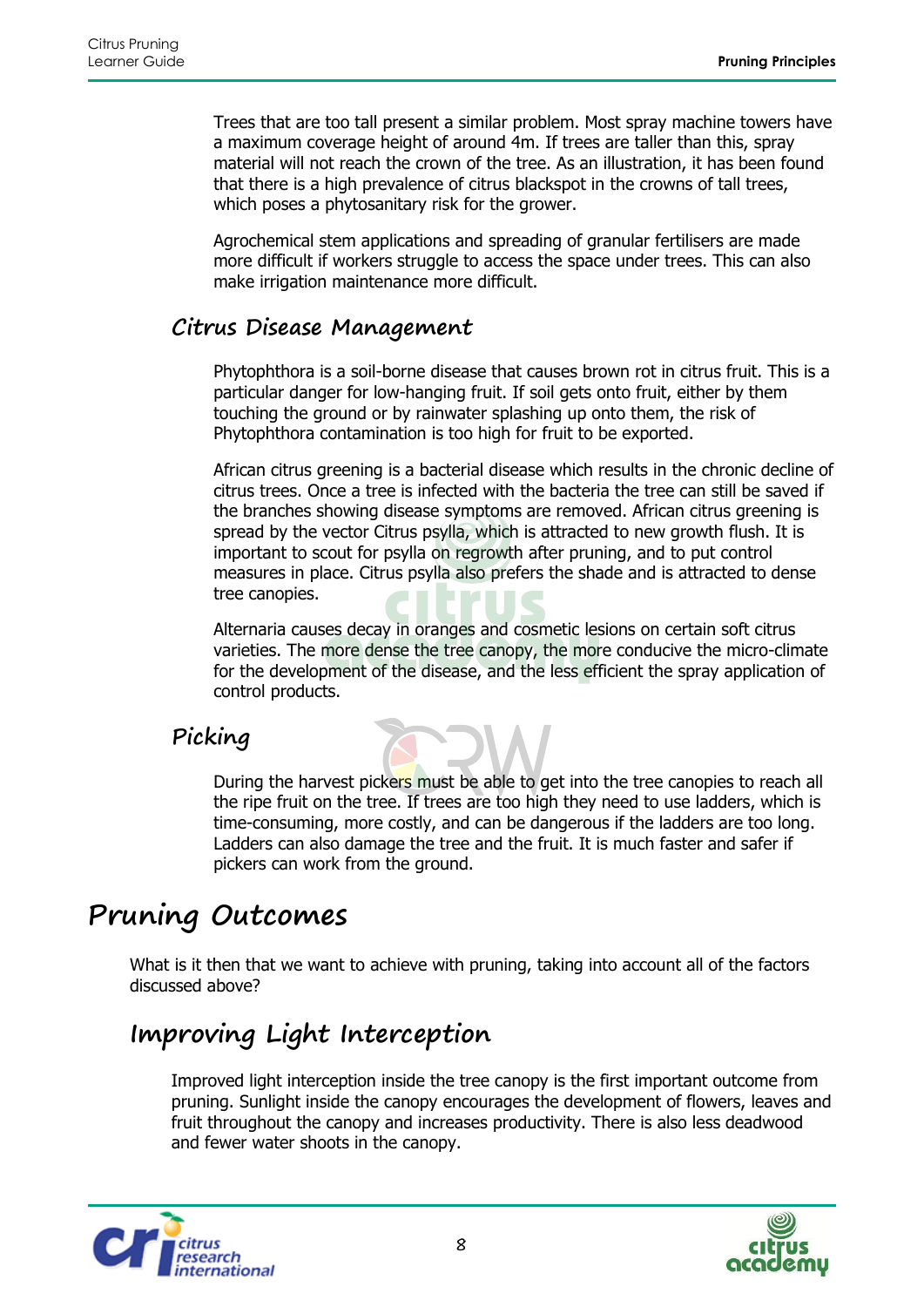Increasing the fruit-bearing wood inside the canopy is essential. Remember that the impact of pruning will be seen the next season on early to midseason varieties if pruned directly after harvest, but two seasons on for late varieties like Valencias, when the fruit-bearing wood that is now enabled to grow will bear fruit. This long-term view is important, and must be kept firmly in mind.

There are, however, also more immediate benefits of improved light interception, in the improvement in fruit volumes, size and quality. Improved light interception will mean that the tree will be able to deliver more water and growth energy to the fruit, improving volumes, size and internal quality. It has also been found that greater light interception inside the canopy improves the integrity of the fruit rind, which fortifies the fruit against chilling injury and other physiological rind disorders.

Light interception is improved by making windows in the tree canopy, at the top or at the sides. Windows at the side are particularly suitable for cultivars where sunburn on fruit is an issue, as is the case with grapefruit. Ideally there should be dappled shade, almost like leopard spots, inside the canopy. This action will also thin out the canopy enough to allow spray material to penetrate.

### <span id="page-8-0"></span>**Maintaining Tree Shape and Size**

Tree height impacts on the efficiency of a number of production practices, and also causes shading of trees in neighbouring rows. Generally speaking, the ideal tree height depends on the space between rows. A guideline for calculating ideal tree height is to double the distance between rows, measured canopy to canopy. For example, for mature trees 1.8m is a practical distance to have between the canopies. This converts to an ideal tree height of 3.6m.

Keeping branching as simple as possible is another important outcome. The pruner must be on the lookout for crossed, bent or overly complex branches, because this compromises fruit quality. Pruning is also used to help young trees develop a desirable tree structure.

The spaces in between rows must be kept wide enough to be accessible for tractors and spray machines. There should also not be shoulders protruding into the rows.

Trees are skirted to keep the space under the canopies open and accessible. Skirting also limits the danger of fruit hanging on the ground and being exposed to Phytophthora contamination.

### <span id="page-8-1"></span>**Row and Orchard Shape**

Keeping trees in orchard rows uniform in terms of their shape and size makes production practices more efficient. For example, spray machines are usually calibrated for the largest trees in the row, and if many of the trees are smaller, a large amount of spray material is wasted. Uniformity is difficult to achieve and may not even be possible, because trees get injured or die. It is, however, still a desirable outcome worth pursuing.



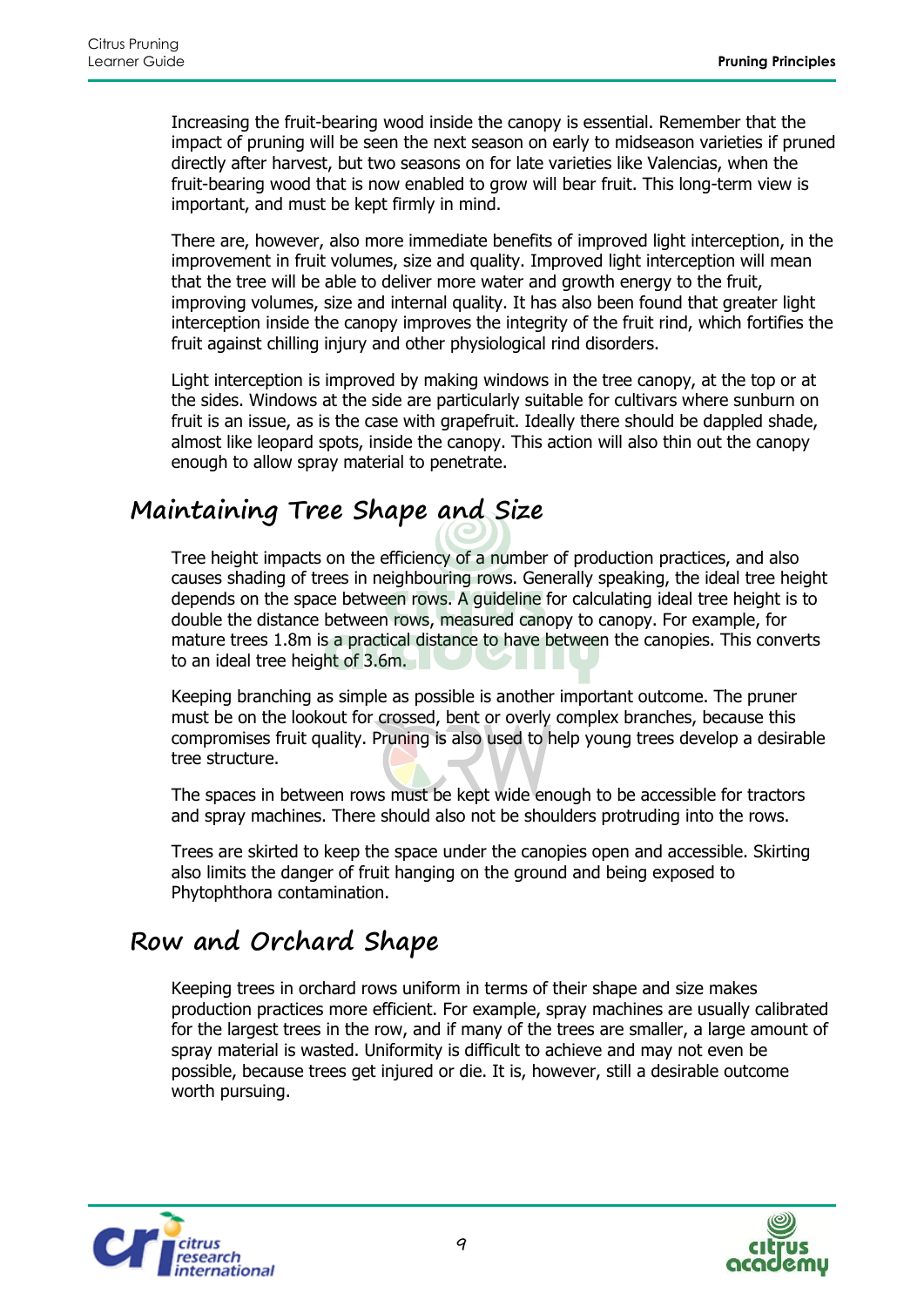### <span id="page-9-0"></span>**Removing Unwanted Growth**

Deadwood must be removed during pruning, as must all broken or damaged branches. Pruners must also be on the lookout for branches that may be infected with African citrus greening. If these branches are removed, the disease may not spread to the rest of the tree. Suckers that grow from the rootstock must also be removed.

Water shoots with triangular, green stems growing from the base of the canopy should be removed. However, if there is a shortage of fruit-bearing wood inside the tree canopy, which may be the case if the canopy has been too dense, water shoots originating from framework or secondary branches can be topped to about the length of a pruning shear to sprout and form bearing wood in the allotted space. Alternatively it can be bent and tied down below an old framework branch with its tip below the horizontal, so that it will grow thicker and can eventually replace the old framework branch. This is called stem rejuvenation.

### <span id="page-9-1"></span>**Shaping Young Trees**

Opinions differ on the age at which trees should first be pruned. If trees are pruned at too young an age, it will prolong their juvenility and limit development. On the other hand if left too long, the tree may grow too complex and develop a dense canopy, which will require radical pruning. Best practice advocates lightly and selectively pruning trees from as young as one or two years to manage their shape, to maintain balance in the canopy, and to encourage framework development. Regular light pruning also encourages foliage development.

### <span id="page-9-2"></span>**Preventing Radical Pruning**

If trees are pruned properly every year, and they are not subjected to extraordinary stress, it is possible to maintain the trees and orchard very close to an ideal state for its whole lifespan without ever having to take radical pruning action.

However, if pruning has been neglected, or if trees have been subjected to extraordinary stress or damage, such as from disease, hail, windstorms, floods, lightning, frost or severe drought, or if it has been damaged mechanically, it is necessary to take corrective pruning action, which may have to be quite radical.

Although it is of course not always possible to avoid extraordinary stress and damage to trees, it is better to have a regular maintenance pruning programme in place that avoids radical pruning as a result of neglect. Heavy, radical pruning removes a lot of the total tree mass, including foliage and quality fruit-bearing wood. This is a shock to the tree. A wild regrowth response is likely, along with a drastically lower yield at least in the first year after pruning. Trees could even be forced into an alternate bearing cycle.

In cases where pruning has been neglected and trees have grown too big and dense, it is better to improve light interception and bring height and spread down gradually, over two to three years.



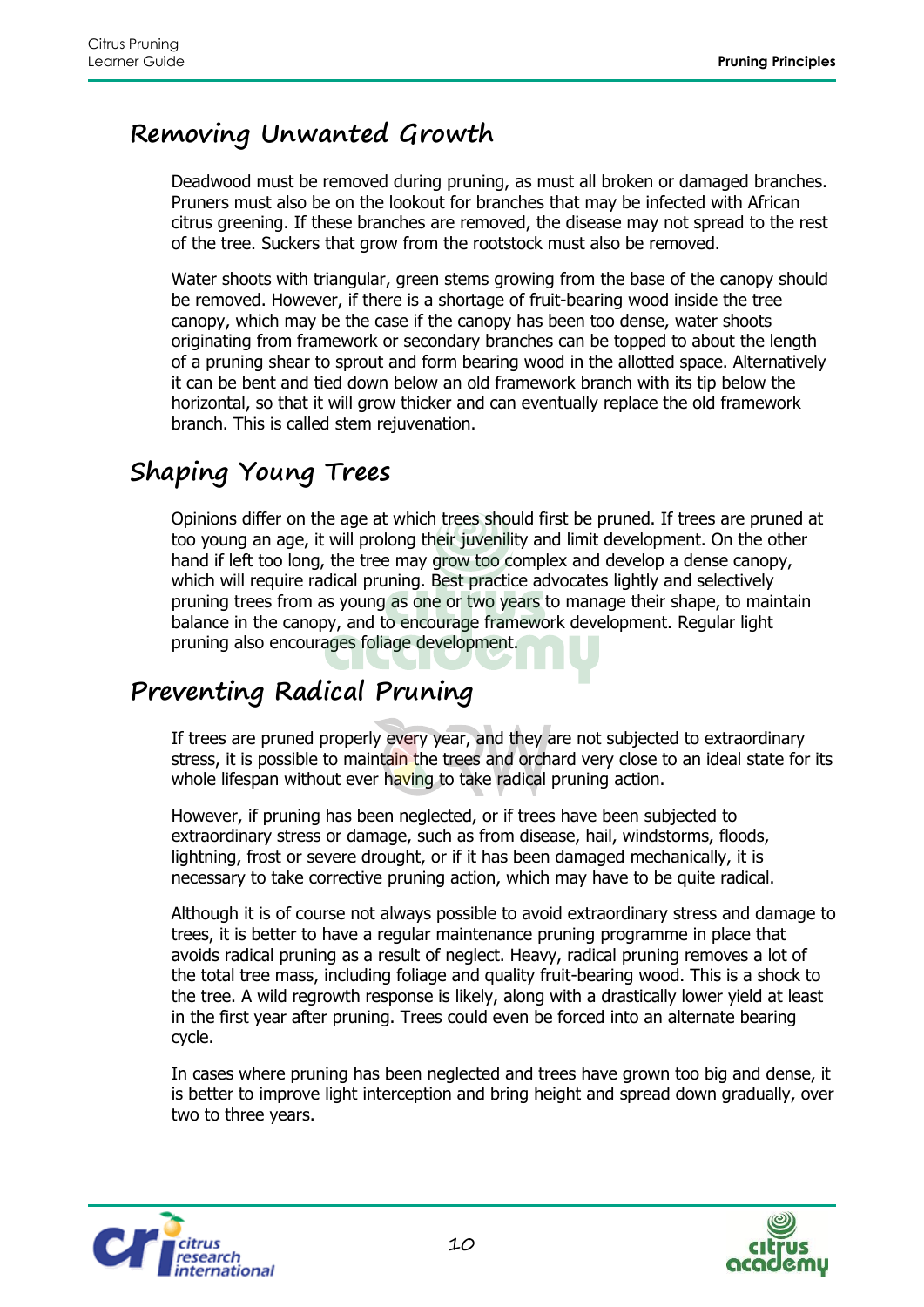## <span id="page-10-0"></span>**Timing of Pruning**

When and how often do we prune? Young trees not yet in production are pruned more than once a year until they come to fruit-bearing age. Once trees are in production, they are pruned at least twice a year. The main pruning is usually done in winter soon after picking has been completed, followed by summer pruning which is important to manage regrowth and maintain light distribution in the canopy. However, managing regrowth throughout the season is recommended.

The timing of winter pruning is important. Ideally, the best time to prune is during the coldest period of the winter to reduce the intensity of regrowth. However, in practice we prune directly after harvest in order to have sufficient time to prune all the orchards.

Best practice is to follow up winter pruning with summer pruning to remove unwanted regrowth, particularly where an aggressive regrowth response tends to occur. On most cultivars, especially soft citrus varieties, it is desirable to prune more regularly during the year to control regrowth and manage the density of the canopy. If summer pruning is neglected it may cause the canopy to become dense and shaded before the fruit inside the canopy has matured.

## <span id="page-10-1"></span>**Pruning Methods**

Pruning can be done manually or mechanically.

### <span id="page-10-2"></span>**Manual Pruning**

Manual pruning is done by hand. The benefit of manual pruning is that it allows one to be selective in terms of the vegetation that is removed, and it also allows one to make cuts inside the canopy. It is, however, also labour-intensive and slow, and requires trained pruners.

Pruners must be given instructions that precisely set out what they need to do. How many windows must be cut in each tree? How high should the trees be? What should the minimum canopy to canopy distance be between rows? Should they remove water shoots, or top or bend them? At what height should trees be skirted? In the Citrus Pruning Practices module we look at how these instructions are executed.

Manual pruning requires equipment. In the Pruning Equipment module we look at what equipment is suitable for different tasks, and we also look at how equipment should be cleaned and maintained. On principle, however, it is important to buy the best quality equipment you can afford, and to make sure that it lasts by incentivising workers to take care of their equipment. Using cheap, poor quality equipment leads to inefficiency, higher costs, and it can cause damage to trees and injury to workers.

### <span id="page-10-3"></span>**Mechanical Pruning**

Mechanical pruning makes use of machines with large blades that drive in orchard rows and cut trees back. It is the best way to cut trees in a row into the same size and shape, and to bring down trees to a uniform size.